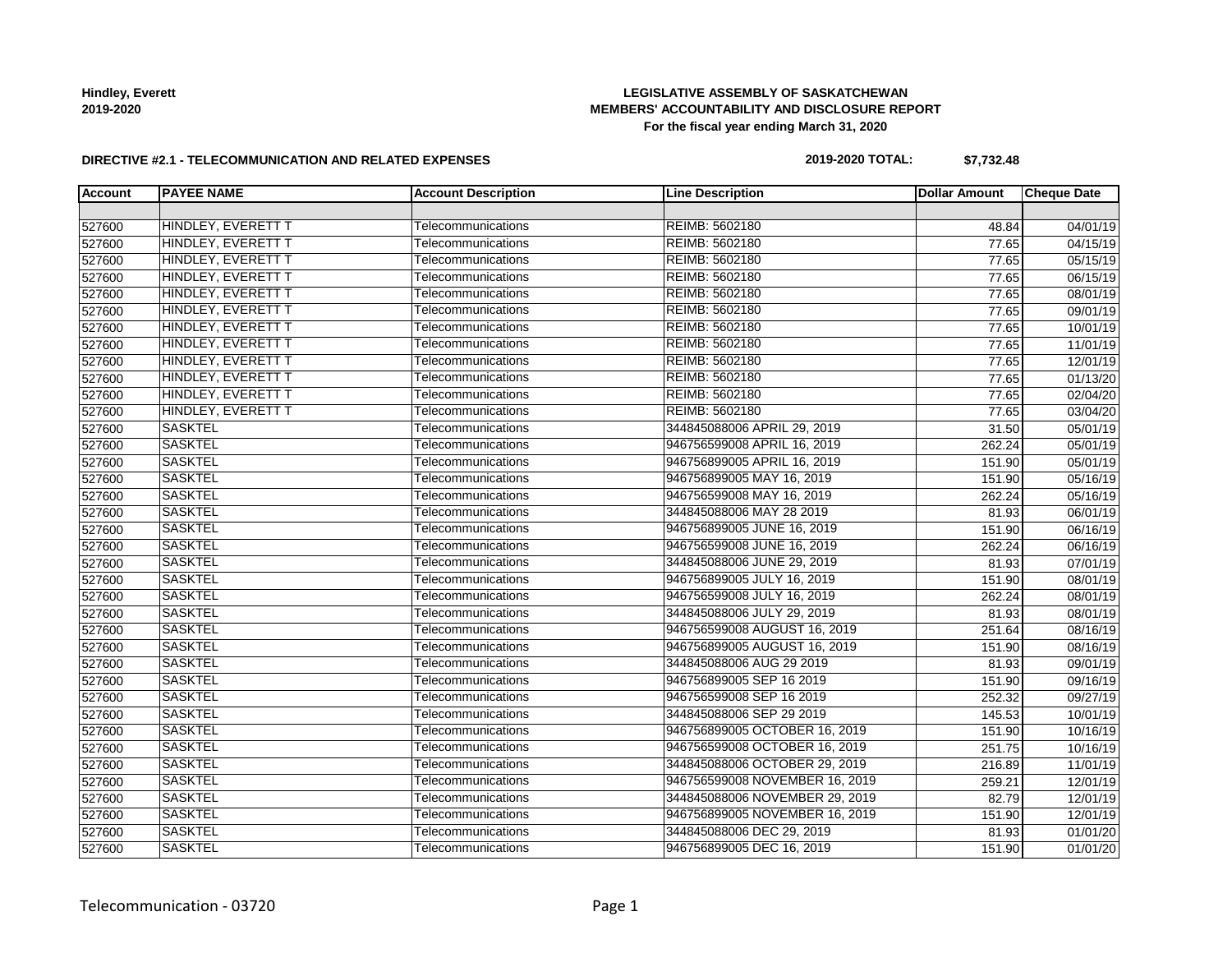| Account | <b>IPAYEE NAME</b>   | <b>Account Description</b>  | <b>Line Description</b>             | <b>Dollar Amount</b> | <b>Cheque Date</b> |
|---------|----------------------|-----------------------------|-------------------------------------|----------------------|--------------------|
| 527600  | <b>SASKTEL</b>       | Telecommunications          | 946756599008 DEC 16, 2019           | 251.72               | 01/01/20           |
| 527600  | <b>SASKTEL</b>       | Telecommunications          | 946756599008 JAN 16, 2020           | 251.64               | 01/16/20           |
| 527600  | <b>SASKTEL</b>       | Telecommunications          | 946756899005 JAN 16, 2020           | 151.90               | 01/16/20           |
| 527600  | <b>SASKTEL</b>       | Telecommunications          | 344845088006 JAN 29, 2020           | 81.93                | 02/01/20           |
| 527600  | <b>SASKTEL</b>       | Telecommunications          | 946756899005 FEBRUARY 16, 2020      | 151.90               | 03/01/20           |
| 527600  | <b>SASKTEL</b>       | Telecommunications          | 946756599008 FEBRUARY 16, 2020      | 251.70               | 03/01/20           |
| 527600  | <b>SASKTEL</b>       | Telecommunications          | 344845088006 FEB 29, 2020           | 81.93                | 03/01/20           |
| 527600  | <b>SASKTEL</b>       | Telecommunications          | 9467568-5 MARCH 16/20               | 376.90               | 03/16/20           |
| 527600  | <b>SASKTEL</b>       | Telecommunications          | 9467565-8 MARCH 16/20               | 251.64               | 03/16/20           |
| 527600  | <b>SASKTEL</b>       | Telecommunications          | 344845088006 MAR 29, 2020           | 81.93                | 03/29/20           |
|         |                      |                             | RTV-EVERETT HINDLEY-PERSONAL        |                      |                    |
| 527600  | <b>SASKTEL</b>       | Telecommunications          | <b>CELL</b>                         | $-80.00$             | 03/30/20           |
| 527600  | <b>SMITH, NOLA L</b> | Telecommunications          | REIMB: 0248118588009 APRIL 16, 2019 | 45.04                | 05/01/19           |
| 527600  | SMITH, NOLA L        | Telecommunications          | REIMB: 248118588009 MAY 16, 2019    | 45.04                | 05/16/19           |
| 527600  | <b>SMITH, NOLA L</b> | Telecommunications          | REIMB: 248118588009 JUNE 16, 2019   | 45.04                | 06/16/19           |
| 527600  | SMITH, NOLA L        | Telecommunications          | REIMB: 248118588009 JULY 16, 2019   | 45.04                | 08/01/19           |
| 527600  | SMITH, NOLA L        | Telecommunications          | REIMB: 248118588009 AUGUST 19, 2019 | 45.04                | 08/19/19           |
| 527600  | <b>SMITH, NOLA L</b> | Telecommunications          | REIMB: 535906493 SEPTEMBER 26, 2019 | 53.25                | 10/01/19           |
| 527600  | SMITH, NOLA L        | Telecommunications          | REIMB: 535906493 OCTOBER 26, 2019   | 53.25                | 11/01/19           |
| 527600  | <b>SMITH, NOLA L</b> | Telecommunications          | REIMB: 535906493 NOVEMBER 26, 2019  | 53.25                | 12/03/19           |
| 527600  | SMITH, NOLA L        | Telecommunications          | REIMB: 535906493 DEC 26, 2019       | 53.32                | 01/13/20           |
| 527600  | <b>SMITH, NOLA L</b> | Telecommunications          | REIMB:535906493 JAN 26, 2020        | 53.25                | 02/04/20           |
| 527600  | <b>SMITH, NOLA L</b> | Telecommunications          | REIMB:535906493 FEB 26, 2020        | 53.25                | 03/12/20           |
| 527600  | SMITH, NOLA L        | Telecommunications          | REIMB: 535906493 MAR 26, 2020       | 53.25                | 03/31/20           |
| 555000  | HINDLEY, EVERETT T   | Other Material and Supplies | <b>REIMB: PHONE ACCESSORIES</b>     | 60.94                | 05/01/19           |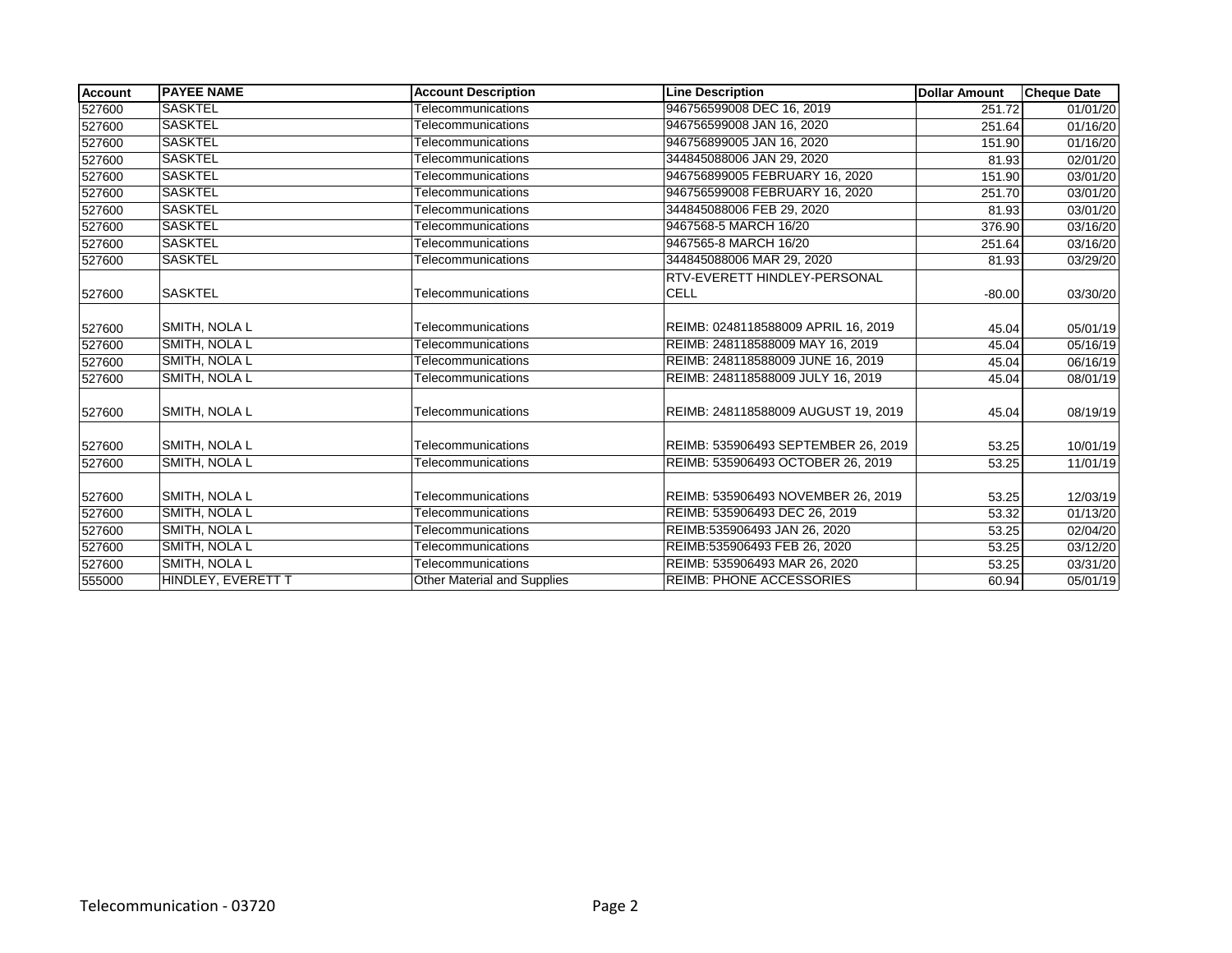# **LEGISLATIVE ASSEMBLY OF SASKATCHEWAN MEMBERS' ACCOUNTABILITY AND DISCLOSURE REPORT For the fiscal year ending March 31, 2020**

### **DIRECTIVE #3.1 - MLA TRAVEL AND LIVING EXPENSES**

# **2019-2020 TOTAL: \$34,183.20**

| <b>Account</b> | <b>PAYEE NAME</b>         | <b>Account Description</b>  | <b>Line Description</b>           | <b>Dollar Amount</b> | <b>Cheque Date</b> |
|----------------|---------------------------|-----------------------------|-----------------------------------|----------------------|--------------------|
|                |                           |                             |                                   |                      |                    |
| 541900         | HINDLEY, EVERETT T        | <b>Elected Rep - Travel</b> | <b>MLA TRAVEL APR 01-03, 2019</b> | 566.43               | 04/01/19           |
|                |                           |                             | APR/19 MLA REGINA                 |                      |                    |
| 541900         | HINDLEY, EVERETT T        | <b>Elected Rep - Travel</b> | <b>ACCOMMODATIONS</b>             | 1,445.00             | 04/01/19           |
| 541900         | HINDLEY, EVERETT T        | <b>Elected Rep - Travel</b> | MLA TRAVEL APR 08-12, 2019        | 799.45               | 04/15/19           |
| 541900         | HINDLEY, EVERETT T        | <b>Elected Rep - Travel</b> | MLA TRAVEL APRIL 15 - 18, 2019    | 748.80               | 04/18/19           |
|                |                           |                             | MAY 2019 MLA REGINA               |                      |                    |
| 541900         | HINDLEY, EVERETT T        | <b>Elected Rep - Travel</b> | <b>ACCOMMODATION</b>              | 1,477.59             | 05/01/19           |
| 541900         | HINDLEY, EVERETT T        | <b>Elected Rep - Travel</b> | MLA TRAVEL APRIL 29-MAY 02, 2019  | 799.45               | 05/06/19           |
| 541900         | HINDLEY, EVERETT T        | <b>Elected Rep - Travel</b> | MLA TRAVEL MAY 06-09, 2019        | 748.80               | 05/13/19           |
| 541900         | HINDLEY, EVERETT T        | <b>Elected Rep - Travel</b> | MLA TRAVEL MAY 13-16, 2019        | 728.70               | 05/22/19           |
|                |                           |                             | JUN/19 MLA REGINA                 |                      |                    |
| 541900         | HINDLEY, EVERETT T        | Elected Rep - Travel        | <b>ACCOMMODATIONS</b>             | 1,479.41             | 06/04/19           |
| 541900         | HINDLEY, EVERETT T        | <b>Elected Rep - Travel</b> | MLA TRAVEL APRIL 13, 2019         | 75.00                | 06/04/19           |
| 541900         | HINDLEY, EVERETT T        | <b>Elected Rep - Travel</b> | MLA TRAVEL JUNE 04-06, 2019       | 891.76               | 06/18/19           |
|                |                           |                             |                                   |                      |                    |
| 541900         | HINDLEY, EVERETT T        | <b>Elected Rep - Travel</b> | JUL/19 MLA REGINA ACCOMMODATIONS  | 1,519.36             | 07/04/19           |
| 541900         | <b>HINDLEY, EVERETT T</b> | <b>Elected Rep - Travel</b> | MLA TRAVEL JUNE 24, 2019          | 343.99               | 07/04/19           |
|                |                           |                             | <b>AUG/19 MLA REGINA</b>          |                      |                    |
| 541900         | HINDLEY, EVERETT T        | <b>Elected Rep - Travel</b> | <b>ACCOMMODATIONS</b>             | 1,445.00             | 08/02/19           |
| 541900         | HINDLEY, EVERETT T        | <b>Elected Rep - Travel</b> | MLA TRAVEL JULY 21-25, 2019       | 989.17               | 08/02/19           |
| 541900         | HINDLEY, EVERETT T        | <b>Elected Rep - Travel</b> | MLA TRAVEL AUGUST 02, 2019        | 270.00               | 08/02/19           |
| 541900         | HINDLEY, EVERETT T        | <b>Elected Rep - Travel</b> | MLA TRAVEL AUGUST 7 - 9, 2019     | 987.17               | 08/13/19           |
|                |                           |                             | SEP/19 MLA REGINA                 |                      |                    |
| 541900         | HINDLEY, EVERETT T        | Elected Rep - Travel        | <b>ACCOMMODATIONS</b>             | 1,480.02             | 09/03/19           |
| 541900         | HINDLEY, EVERETT T        | <b>Elected Rep - Travel</b> | MLA TRAVEL SEPTEMBER 05-12, 2019  | 919.14               | 09/16/19           |
|                |                           |                             | OCT/19 MLA REGINA                 |                      |                    |
| 541900         | HINDLEY, EVERETT T        | <b>Elected Rep - Travel</b> | <b>ACCOMMODATIONS</b>             | 1,480.24             | 10/01/19           |
| 541900         | HINDLEY, EVERETT T        | <b>Elected Rep - Travel</b> | MLA TRAVEL OCTOBER 2-23, 2019     | 932.95               | 10/28/19           |
| 541900         | HINDLEY, EVERETT T        | <b>Elected Rep - Travel</b> | MLA TRAVEL OCTOBER 28-31, 2019    | 565.35               | 11/04/19           |
|                |                           |                             | NOV/19 MLA REGINA                 |                      |                    |
| 541900         | HINDLEY, EVERETT T        | Elected Rep - Travel        | <b>ACCOMMODATIONS</b>             | 1,483.23             | 11/04/19           |
| 541900         | HINDLEY, EVERETT T        | <b>Elected Rep - Travel</b> | MLA TRAVEL NOVEMBER 04-07, 2019   | 514.80               | 11/13/19           |
| 541900         | HINDLEY, EVERETT T        | <b>Elected Rep - Travel</b> | MLA TRAVEL NOV 12-14 2019         | 473.85               | 11/18/19           |
| 541900         | HINDLEY, EVERETT T        | <b>Elected Rep - Travel</b> | MLA TRAVEL NOVEMBER 18-21, 2019   | 693.55               | 11/25/19           |
| 541900         | HINDLEY, EVERETT T        | <b>Elected Rep - Travel</b> | MLA TRAVEL NOVEMBER 25-28, 2019   | 794.90               | 12/02/19           |
|                |                           |                             | NOV-DEC/19 MLA REGINA             |                      |                    |
| 541900         | HINDLEY, EVERETT T        | Elected Rep - Travel        | <b>ACCOMMODATIONS</b>             | 1,487.09             | 12/02/19           |
| 541900         | HINDLEY, EVERETT T        | <b>Elected Rep - Travel</b> | MLA TRAVEL DECEMBER 2 - 5, 2019   | 815.25               | 12/11/19           |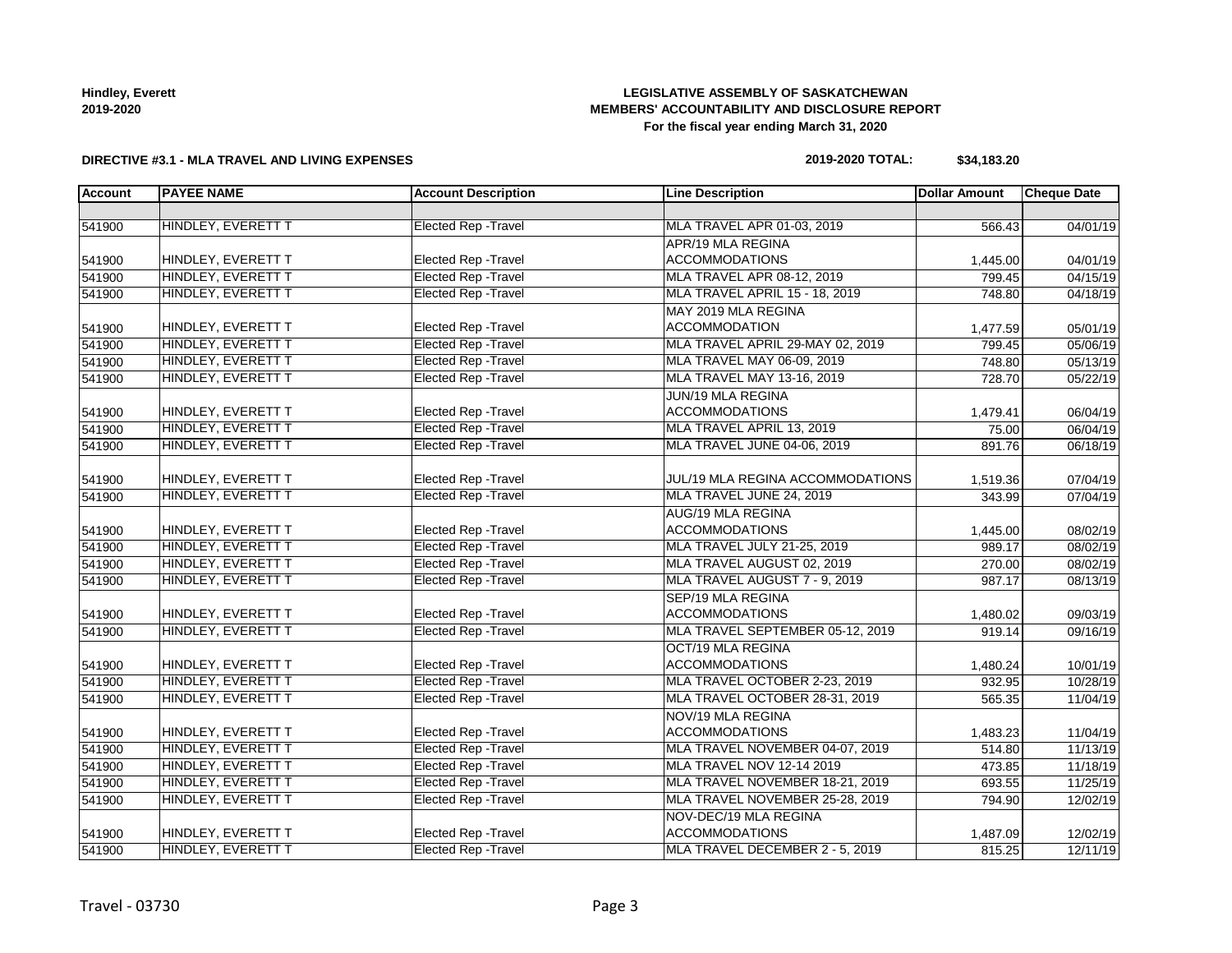| <b>Account</b> | <b>PAYEE NAME</b>  | <b>Account Description</b>  | <b>Line Description</b>        | Dollar Amount | <b>Cheque Date</b> |
|----------------|--------------------|-----------------------------|--------------------------------|---------------|--------------------|
|                |                    |                             | JAN 2020 MLA REGINA            |               |                    |
| 541900         | HINDLEY, EVERETT T | Elected Rep - Travel        | ACCOMMODATIONS                 | 1,495.45      | 01/10/20           |
|                |                    |                             | <b>FEB 2020 MLA REGINA</b>     |               |                    |
| 541900         | HINDLEY, EVERETT T | <b>Elected Rep - Travel</b> | <b>ACCOMMODATION</b>           | 1.509.30      | 02/04/20           |
| 541900         | HINDLEY, EVERETT T | Elected Rep - Travel        | MLA TRAVEL JAN 20- FEB 6, 2020 | 1,031.05      | 02/06/20           |
|                |                    |                             | MARCH 2020 MLA REGINA          |               |                    |
| 541900         | HINDLEY, EVERETT T | <b>Elected Rep - Travel</b> | <b>ACCOMMODATIONS</b>          | 1.501.00      | 03/01/20           |
| 541900         | HINDLEY, EVERETT T | Elected Rep - Travel        | MLA TRAVEL MARCH 2-5,2020      | 611.00        | 03/09/20           |
| 541900         | HINDLEY, EVERETT T | Elected Rep - Travel        | MLA TRAVEL MARCH 9-12, 2020    | 560.45        | 03/17/20           |
| 541900         | HINDLEY, EVERETT T | Elected Rep - Travel        | MLA TRAVEL MAR 16-19, 2020     | 519.50        | 03/19/20           |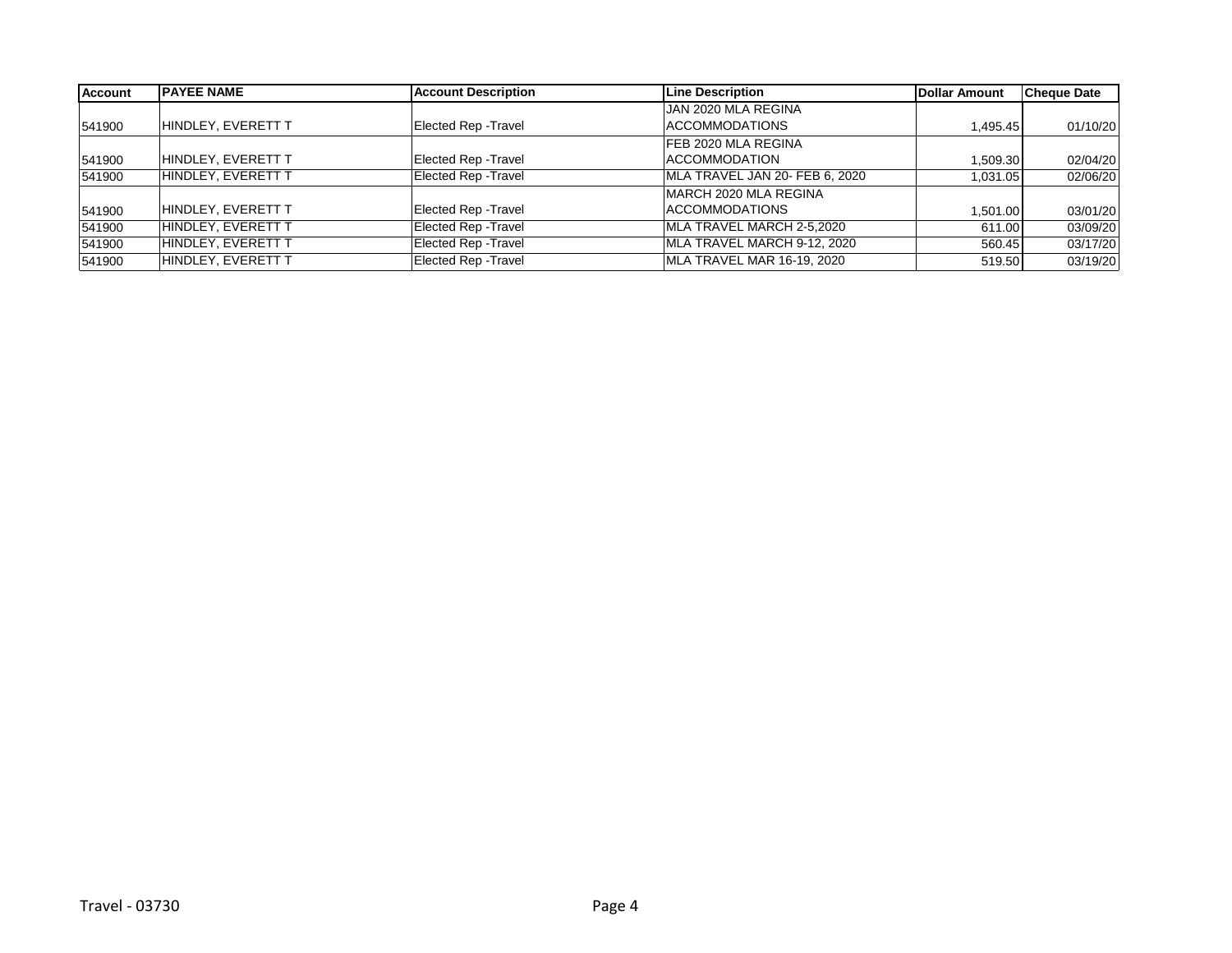**LEGISLATIVE ASSEMBLY OF SASKATCHEWAN MEMBERS' ACCOUNTABILITY AND DISCLOSURE REPORT For the fiscal year ending March 31, 2020**

**2019-2020 TOTAL: \$46,297.75**

# **Account PAYEE NAME Account Description Line Description Dollar Amount Cheque Date** 522000 PINNACLE FINANCIAL SERVICES Rent of Ground, Buildings and Other Space APRIL 2019 MLA OFFICE RENT 1,125.00 04/01/19 522000 PINNACLE FINANCIAL SERVICES Rent of Ground, Buildings and Other Space MAY 2019 MLA OFFICE RENT 1,125.00 1,125.00 04/12/19 522000 PINNACLE FINANCIAL SERVICES Rent of Ground, Buildings and Other Space JUNE 2019 MLA OFFICE RENT 1,125.00 05/15/19 522000 PINNACLE FINANCIAL SERVICES Rent of Ground, Buildings and Other Space JULY 2019 MLA OFFICE RENT 1,125.00 06/12/19 522000 PINNACLE FINANCIAL SERVICES Rent of Ground, Buildings and Other Space AUGUST 2019 MLA OFFICE RENT 1,125.00 07/18/19 522000 PINNACLE FINANCIAL SERVICES Rent of Ground, Buildings and Other Space SEPTEMBER 2019 MLA OFFICE RENT | 1,125.00 08/02/19 522000 PINNACLE FINANCIAL SERVICES Rent of Ground, Buildings and Other Space OCTOBER 2019 MLA OFFICE RENT 1,125.00 09/04/19 522000 PINNACLE FINANCIAL SERVICES Rent of Ground, Buildings and Other Space DECEMBER 2019 MLA OFFICE RENT | 1,125.00 11/05/19 522000 PINNACLE FINANCIAL SERVICES Rent of Ground, Buildings and Other Space NOVEMBER 2019 MLA OFFICE RENT | 1,125.00 11/07/19 522000 PINNACLE FINANCIAL SERVICES Rent of Ground, Buildings and Other Space JAN 2020 MLA OFFICE RENT 1,125.00 01/28/20 522000 PINNACLE FINANCIAL SERVICES Rent of Ground, Buildings and Other Space FEB 2020 MLA OFFICE RENT 1,125.00 1/28/20 522000 PINNACLE FINANCIAL SERVICES Rent of Ground, Buildings and Other Space MARCH 2020 MLA OFFICE RENT 1,125.00 02/18/20 522500 SASKATCHEWAN GOVERNMENT INSURANCE **INSURANCE INSURANCE INSURANCE C 70133246-9** 12/01/19 525000 HINDLEY, EVERETT T Postal, Courier, Freight and Related REIMB: POSTAGE 1,186.11 1,186.11 07/01/19 525000 HINDLEY, EVERETT T Postal, Courier, Freight and Related REIMB: POSTAGE 283.50 12/10/19 525000 HINDLEY, EVERETT T Postal, Courier, Freight and Related REIMB: POSTAGE 66.15 12/18/19 525000 MINISTER OF FINANCE-MINISTRY OF CENTRAL SERVICES **Postal, Courier, Freight and Related** APRIL 2019 MAIL SERVICES 49.87 49.87 06/03/19 525000 MINISTER OF FINANCE-MINISTRY OF CENTRAL SERVICES **Postal, Courier, Freight and Related** MAIL SERVICES MAY/19 49.87 **49.87** 07/01/19 525000 MINISTER OF FINANCE-MINISTRY OF CENTRAL SERVICES **Postal, Courier, Freight and Related** MAIL SERVICES JUN/19 49.87 49.87 08/01/19 525000 MINISTER OF FINANCE-MINISTRY OF CENTRAL SERVICES **Postal, Courier, Freight and Related** MAIL SERVICES JUL/19 50.05 50.05 09/01/19

**DIRECTIVE #4.1 - CONSTITUENCY SERVICE EXPENSES**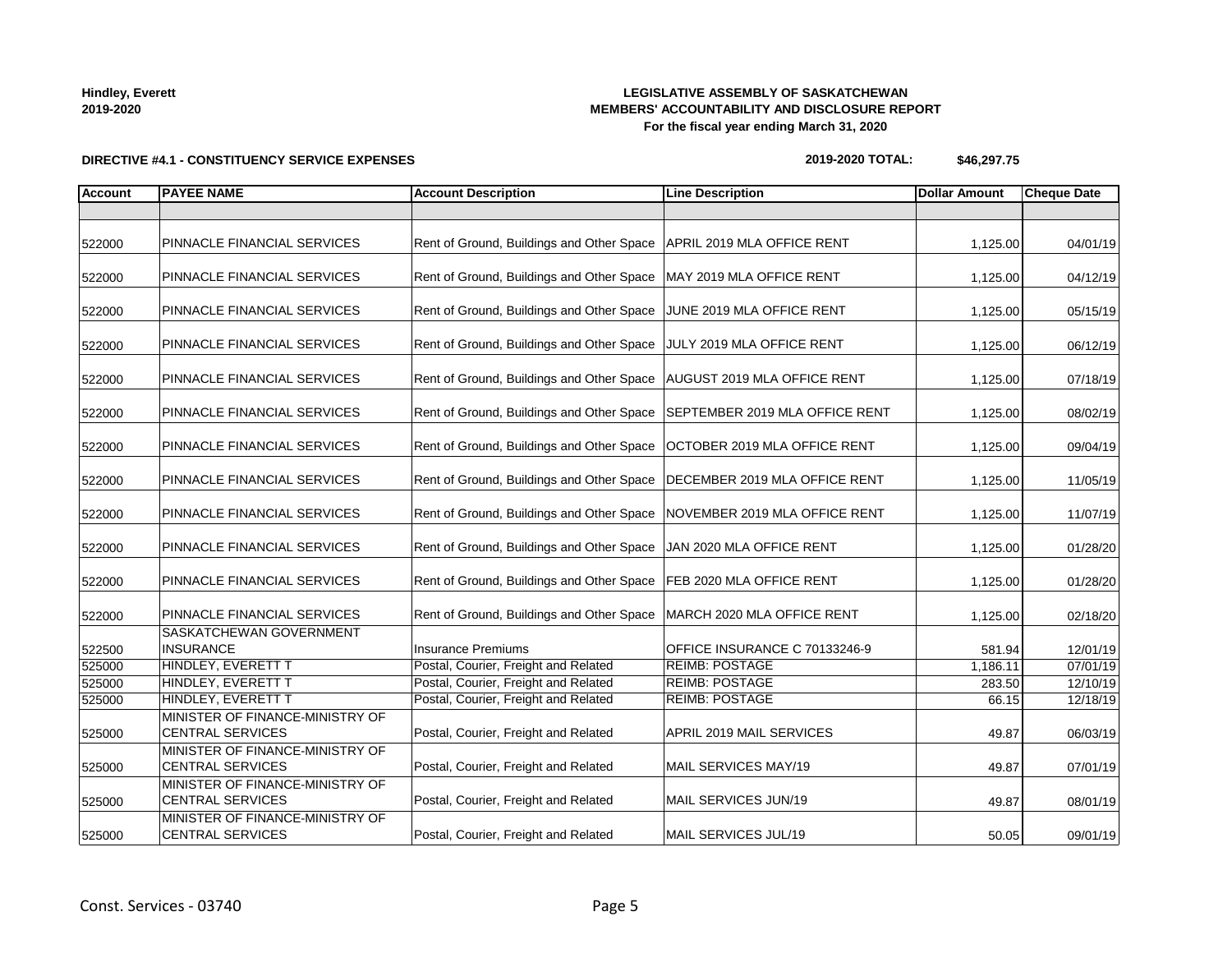| <b>Account</b> | <b>PAYEE NAME</b>                           | <b>Account Description</b>           | <b>Line Description</b>          | <b>Dollar Amount</b> | <b>Cheque Date</b> |
|----------------|---------------------------------------------|--------------------------------------|----------------------------------|----------------------|--------------------|
|                | MINISTER OF FINANCE-MINISTRY OF             |                                      |                                  |                      |                    |
| 525000         | <b>CENTRAL SERVICES</b>                     | Postal, Courier, Freight and Related | MAIL SERVICES AUG/19             | 50.05                | 10/01/19           |
| 525000         | SASKATCHEWAN PARTY CAUCUS                   | Postal, Courier, Freight and Related | <b>POSTAGE</b>                   | 50.22                | 09/01/19           |
| 525000         | SMITH, NOLA L                               | Postal, Courier, Freight and Related | OFFICE SUPPLIES/POSTAGE          | 6.61                 | 01/21/20           |
|                | CANADIAN LINEN & UNIFORM SERVICE            |                                      |                                  |                      |                    |
| 529000         | INC.                                        | <b>General Contractual Services</b>  | MLA OFFICE JANITORIAL SERVICES   | 42.40                | 04/11/19           |
|                | CANADIAN LINEN & UNIFORM SERVICE            |                                      |                                  |                      |                    |
| 529000         | INC.                                        | <b>General Contractual Services</b>  | MLA OFFICE JANITORIAL SERVICES   | 42.40                | 05/09/19           |
|                | CANADIAN LINEN & UNIFORM SERVICE            |                                      |                                  |                      |                    |
| 529000         | INC.                                        | <b>General Contractual Services</b>  | MLA OFFICE JANITORIAL SERVICES   | 42.40                | 06/06/19           |
|                | CANADIAN LINEN & UNIFORM SERVICE            |                                      |                                  |                      |                    |
| 529000         | INC.                                        | <b>General Contractual Services</b>  | MLA OFFICE JANITORIAL SERVICES   | 42.40                | 07/04/19           |
|                | CANADIAN LINEN & UNIFORM SERVICE            |                                      |                                  |                      |                    |
| 529000         | INC.                                        | <b>General Contractual Services</b>  | MLA OFFICE JANITORIAL SERVICES   | 42.40                | 08/01/19           |
|                | CANADIAN LINEN & UNIFORM SERVICE            |                                      |                                  |                      |                    |
| 529000         | INC.                                        | <b>General Contractual Services</b>  | MLA OFFICE JANITORIAL SERVICES   | 42.40                | 09/01/19           |
|                | CANADIAN LINEN & UNIFORM SERVICE            |                                      |                                  |                      |                    |
| 529000         | INC.                                        | <b>General Contractual Services</b>  | MLA OFFICE JANITORIAL SERVICES   | 42.40                | 10/01/19           |
|                | CANADIAN LINEN & UNIFORM SERVICE            |                                      |                                  |                      |                    |
| 529000         | INC.                                        | <b>General Contractual Services</b>  | MLA OFFICE JANITORIAL SERVICES   | 45.04                | 10/24/19           |
|                | CANADIAN LINEN & UNIFORM SERVICE            |                                      |                                  |                      |                    |
| 529000         | INC.                                        | <b>General Contractual Services</b>  | MLA OFFICE JANITORIAL SERVICES   | 44.40                | 11/21/19           |
|                | CANADIAN LINEN & UNIFORM SERVICE            |                                      |                                  |                      |                    |
| 529000         | INC.                                        | <b>General Contractual Services</b>  | MLA OFFICE JANITORIAL SERVICES   | 44.40                | 12/19/19           |
|                | <b>CANADIAN LINEN &amp; UNIFORM SERVICE</b> |                                      |                                  |                      |                    |
| 529000         | INC.                                        | <b>General Contractual Services</b>  | MLA OFFICE JANITORIAL SERVICES   | 55.00                | 01/16/20           |
|                | <b>CANADIAN LINEN &amp; UNIFORM SERVICE</b> |                                      |                                  |                      |                    |
| 529000         | INC.                                        | <b>General Contractual Services</b>  | MLA OFFICE JANITORIAL SERVICES   | 55.00                | 03/01/20           |
|                | CANADIAN LINEN & UNIFORM SERVICE            |                                      |                                  |                      |                    |
| 529000         | INC.                                        | <b>General Contractual Services</b>  | MLA OFFICE JANITORIAL SERVICES   | 55.00                | 03/12/20           |
|                | PROFESSIONAL UPHOLSTERY &                   |                                      |                                  |                      |                    |
| 529000         | CARPET CLEANING                             | <b>General Contractual Services</b>  | CARPLET CLEANING                 | 409.23               | 05/17/19           |
| 529000         | RHETTRO'S BOBCATTING SERVICES               | <b>General Contractual Services</b>  | <b>SNOW REMOVAL NO GST</b>       | 50.00                | 11/04/19           |
| 529000         | RHETTRO'S BOBCATTING SERVICES               | <b>General Contractual Services</b>  | SNOW REMOVAL                     | 50.00                | 01/01/20           |
| 529000         | RHETTRO'S BOBCATTING SERVICES               | <b>General Contractual Services</b>  | <b>SNOW REMOVAL</b>              | 125.00               | 01/01/20           |
| 529000         | RHETTRO'S BOBCATTING SERVICES               | <b>General Contractual Services</b>  | <b>SNOW REMOVAL</b>              | 100.00               | 02/01/20           |
| 529000         | RHETTRO'S BOBCATTING SERVICES               | <b>General Contractual Services</b>  | <b>SNOW REMOVAL</b>              | 100.00               | 03/01/20           |
| 529000         | <b>SASK, ABILITIES</b>                      | <b>General Contractual Services</b>  | SHREDDING SERVICES NO GST        | 48.34                | 10/01/19           |
| 529200         | HINDLEY, EVERETT T                          | <b>Professional Development</b>      | <b>REIMB: PNWER REGISTRATION</b> | 756.76               | 04/02/19           |
| 530300         | MARU GROUP CANADA INC.                      | Primary Research/Focus group         | AD HOC RESEARCH                  | 632.98               | 05/01/19           |
| 530300         | MARU GROUP CANADA INC.                      | Primary Research/Focus group         | AD HOC RESEARCH                  | 632.98               | 08/01/19           |
| 530300         | MARU GROUP CANADA INC.                      | Primary Research/Focus group         | AD HOC RESEARCH                  | 661.11               | 11/01/19           |
| 530300         | <b>MARU GROUP CANADA INC.</b>               | Primary Research/Focus group         | Ad Hoc Research                  | 661.11               | 03/01/20           |
| 530500         | DIRECTWEST CORPORATION                      | Media Placement                      | <b>ADVERTISING - NO GST</b>      | 225.00               | 05/01/19           |
| 530500         | <b>DIRECTWEST CORPORATION</b>               | Media Placement                      | <b>ADVERTISING</b>               | 225.00               | 05/02/19           |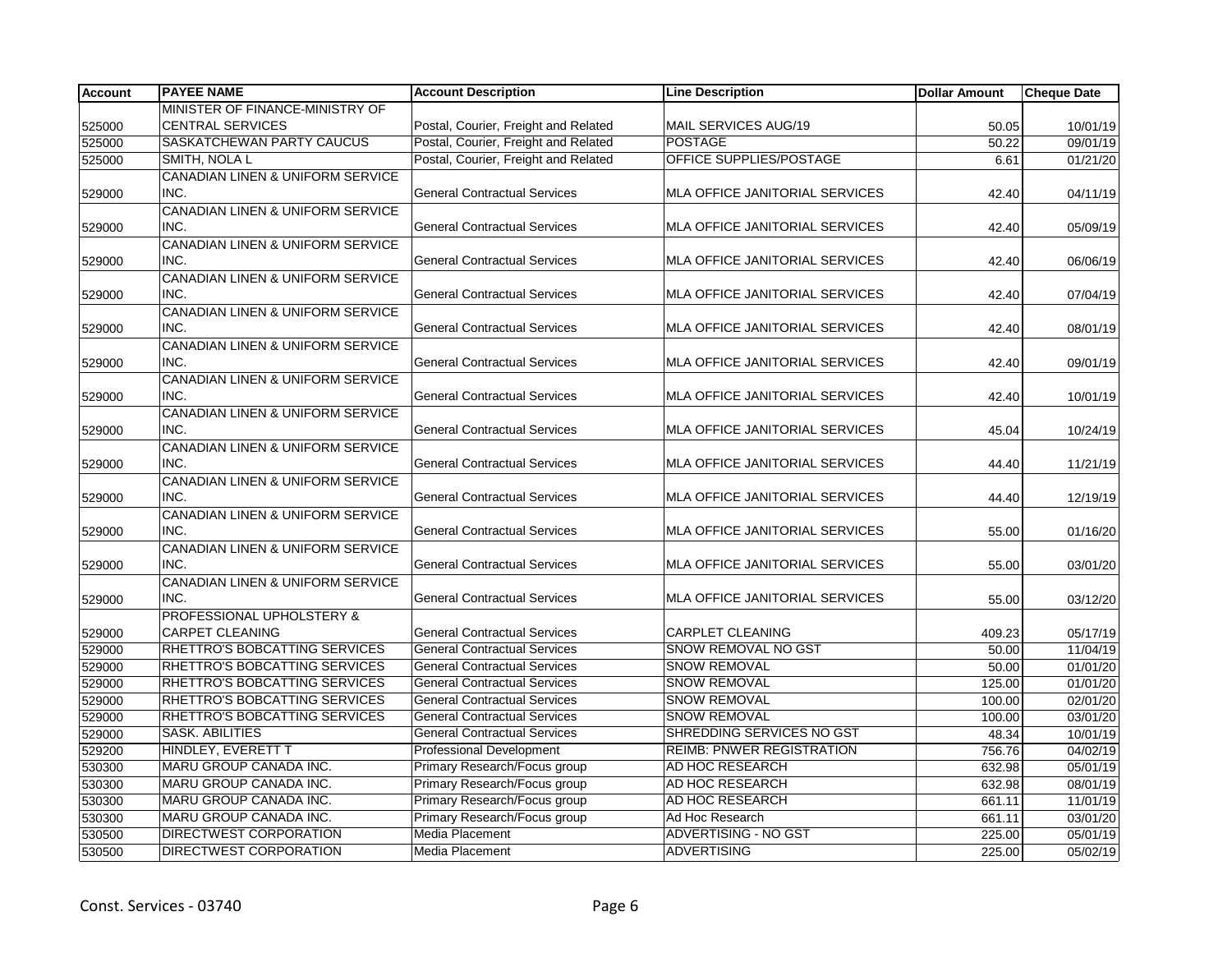| <b>Account</b> | <b>PAYEE NAME</b>                     | <b>Account Description</b>         | <b>Line Description</b>      | <b>Dollar Amount</b> | <b>Cheque Date</b> |
|----------------|---------------------------------------|------------------------------------|------------------------------|----------------------|--------------------|
| 530500         | <b>DIRECTWEST CORPORATION</b>         | Media Placement                    | <b>ADVERTISING</b>           | 225.00               | 06/03/19           |
| 530500         | DIRECTWEST CORPORATION                | <b>Media Placement</b>             | <b>ADVERTISING</b>           | 225.00               | 08/01/19           |
| 530500         | <b>DIRECTWEST CORPORATION</b>         | Media Placement                    | <b>ADVERTISING</b>           | 225.00               | 08/01/19           |
| 530500         | <b>GOLDEN WEST BROADCASTING LTD.</b>  | Media Placement                    | <b>ADVERTISING</b>           | 1,000.06             | 04/01/19           |
| 530500         | GOLDEN WEST BROADCASTING LTD.         | Media Placement                    | <b>ADVERTISING</b>           | 672.00               | 05/01/19           |
| 530500         | GOLDEN WEST BROADCASTING LTD.         | Media Placement                    | <b>ADVERTISING</b>           | 756.00               | 05/01/19           |
| 530500         | <b>GOLDEN WEST BROADCASTING LTD.</b>  | Media Placement                    | <b>ADVERTISING</b>           | 882.00               | 05/01/19           |
| 530500         | GOLDEN WEST BROADCASTING LTD.         | Media Placement                    | <b>ADVERTISING</b>           | 1,000.20             | 05/01/19           |
| 530500         | GOLDEN WEST BROADCASTING LTD.         | Media Placement                    | <b>ADVERTISING NO GST</b>    | 720.00               | 08/01/19           |
| 530500         | <b>GOLDEN WEST BROADCASTING LTD.</b>  | Media Placement                    | <b>ADVERTISING NO GST</b>    | 640.00               | 08/01/19           |
| 530500         | <b>GOLDEN WEST BROADCASTING LTD.</b>  | Media Placement                    | <b>ADVERTISING NO GST</b>    | 840.00               | 08/01/19           |
| 530500         | <b>GOLDEN WEST BROADCASTING LTD.</b>  | Media Placement                    | <b>ADVERTISING</b>           | 648.00               | 12/01/19           |
| 530500         | GOLDEN WEST BROADCASTING LTD.         | <b>Media Placement</b>             | <b>ADVERTISING</b>           | 684.00               | 12/01/19           |
| 530500         | GOLDEN WEST BROADCASTING LTD.         | Media Placement                    | <b>ADVERTISING</b>           | 928.72               | 12/01/19           |
| 530500         | GOLDEN WEST BROADCASTING LTD.         | Media Placement                    | <b>ADVERTISING</b>           | 756.00               | 12/01/19           |
| 530500         | GOLDEN WEST BROADCASTING LTD.         | Media Placement                    | <b>ADVERTISING</b>           | 71.44                | 01/01/20           |
| 530500         | GOLDEN WEST BROADCASTING LTD.         | Media Placement                    | <b>ADVERTISING</b>           | 200.00               | 01/01/20           |
| 530500         | GOLDEN WEST BROADCASTING LTD.         | Media Placement                    | <b>ADVERTISING</b>           | 250.00               | 01/01/20           |
| 530500         | <b>GOLDEN WEST BROADCASTING LTD.</b>  | Media Placement                    | <b>ADVERTISING</b>           | 250.00               | 01/01/20           |
| 530500         | GOLDEN WEST BROADCASTING LTD.         | Media Placement                    | <b>ADVERTISING</b>           | 720.00               | 03/31/20           |
| 530500         | GOLDEN WEST BROADCASTING LTD.         | Media Placement                    | <b>ADVERTISING</b>           | 840.00               | 03/31/20           |
| 530500         | GOLDEN WEST BROADCASTING LTD.         | Media Placement                    | <b>ADVERTISING</b>           | 760.00               | 03/31/20           |
| 530500         | <b>MEDICINE HAT NEWS</b>              | Media Placement                    | <b>ADVERTISING</b>           | 310.00               | 06/01/19           |
| 530500         | <b>MEDICINE HAT NEWS</b>              | Media Placement                    | <b>ADVERTISING</b>           | 310.00               | 09/01/19           |
| 530500         | <b>MEDICINE HAT NEWS</b>              | Media Placement                    | <b>ADVERTISING</b>           | 384.00               | 12/01/19           |
| 530500         | <b>MEDICINE HAT NEWS</b>              | Media Placement                    | <b>ADVERTISING</b>           | 64.00                | 01/01/20           |
| 530500         | <b>MEDICINE HAT NEWS</b>              | Media Placement                    | <b>ADVERTISING</b>           | 320.00               | 02/01/20           |
| 530500         | <b>SIGN HERE SIGNS &amp; PRINTING</b> | Media Placement                    | <b>ADVERTISING NO GST</b>    | 500.00               | 11/01/19           |
| 530500         | <b>SOUTHWEST BOOSTER</b>              | Media Placement                    | <b>ADVERTISING</b>           | 357.00               | 06/01/19           |
| 530500         | <b>SOUTHWEST BOOSTER</b>              | Media Placement                    | <b>ADVERTISING</b>           | 357.00               | 07/01/19           |
| 530500         | SOUTHWEST BOOSTER                     | Media Placement                    | <b>ADVERTISING</b>           | 328.50               | 11/01/19           |
| 530500         | SOUTHWEST BOOSTER                     | Media Placement                    | <b>ADVERTISING</b>           | 87.50                | 12/01/19           |
| 530500         | SOUTHWEST BOOSTER                     | Media Placement                    | <b>ADVERTISING</b>           | 300.00               | 02/01/20           |
|                |                                       |                                    |                              |                      |                    |
| 530500         | SWIFT CURRENT 57'S BASEBALL CLUB      | Media Placement                    | <b>ADVERTISING</b>           | 275.00               | 08/01/19           |
| 530500         | <b>SWIFT CURRENT LEGIONNAIRES</b>     | Media Placement                    | <b>ADVERTISING</b>           | 500.00               | 10/09/19           |
| 530800         | SIGN HERE SIGNS & PRINTING            | Publications                       | <b>NEWSLETTERS</b>           | 5,063.72             | 08/01/19           |
| 530900         | <b>SMART FLOWERS</b>                  | Promotional Items                  | <b>FLOWERS</b>               | 80.85                | 01/01/20           |
| 530900         | <b>SMART FLOWERS</b>                  | <b>Promotional Items</b>           | <b>FLOWERS</b>               | 80.85                | 03/01/20           |
| 530900         | SOUTHWEST BOOSTER                     | Promotional Items                  | PROMOTIONAL ITEMS            | 548.18               | 01/01/20           |
| 530900         | SMITH, NOLA L                         | <b>Promotional Items</b>           | <b>OFFICE SUPPLIES/CARDS</b> | 29.10                | 03/01/20           |
| 555000         | <b>CORPORATE EXPRESS</b>              | <b>Other Material and Supplies</b> | <b>OFFICE SUPPLIES</b>       | 112.32               | 04/10/19           |
| 555000         | <b>CORPORATE EXPRESS</b>              | <b>Other Material and Supplies</b> | OFFICE SUPPLIES              | 29.97                | 05/21/19           |
| 555000         | <b>CORPORATE EXPRESS</b>              | <b>Other Material and Supplies</b> | OFFICE SUPPLIES              | 23.30                | 07/01/19           |
| 555000         | <b>CORPORATE EXPRESS</b>              | <b>Other Material and Supplies</b> | <b>OFFICE SUPPLIES</b>       | 26.49                | 08/01/19           |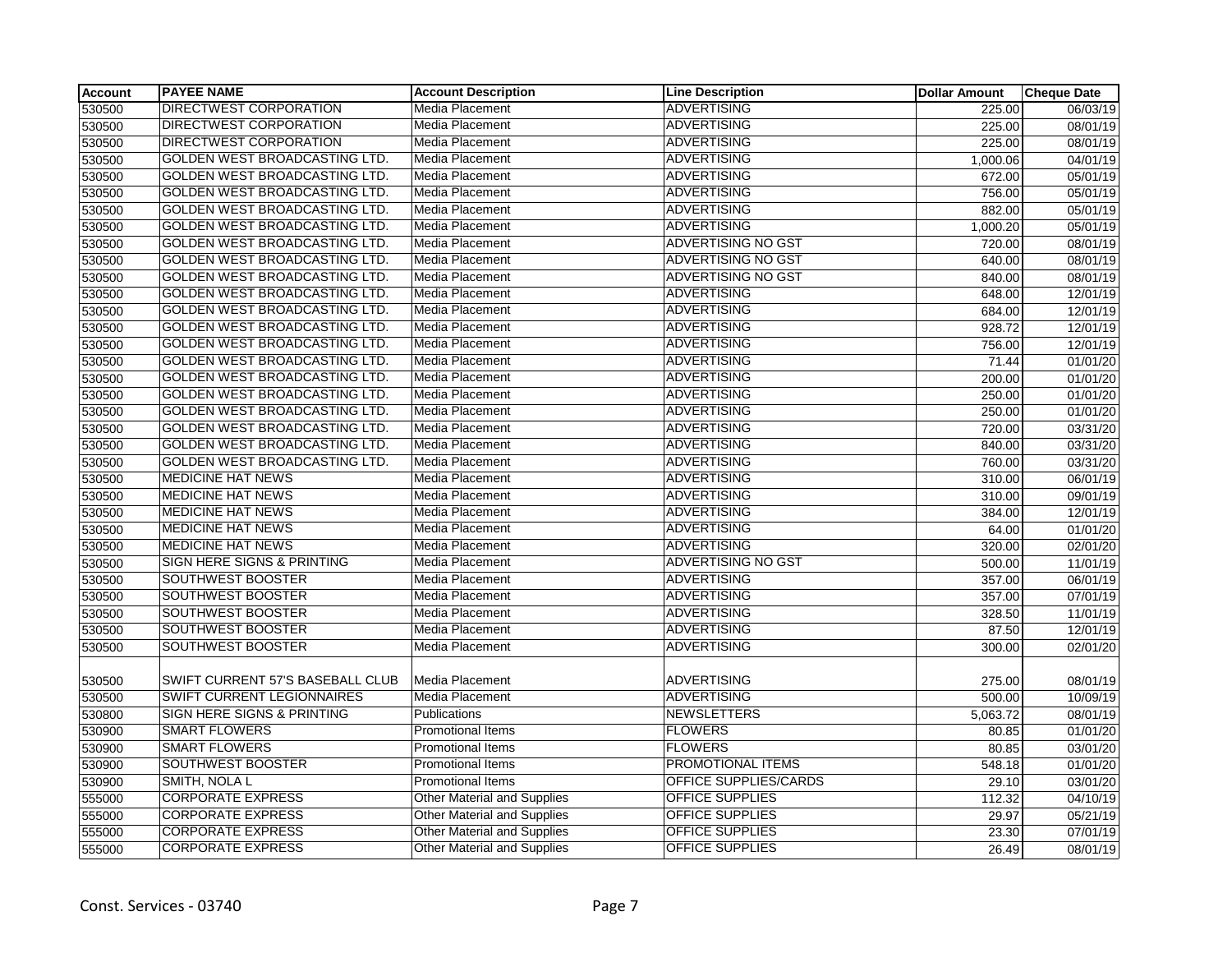| <b>Account</b> | <b>PAYEE NAME</b>                | <b>Account Description</b>           | <b>Line Description</b>           | <b>Dollar Amount</b> | <b>Cheque Date</b> |
|----------------|----------------------------------|--------------------------------------|-----------------------------------|----------------------|--------------------|
| 555000         | <b>CORPORATE EXPRESS</b>         | Other Material and Supplies          | <b>OFFICE SUPPLIES</b>            | 11.95                | 08/19/19           |
| 555000         | <b>CORPORATE EXPRESS</b>         | Other Material and Supplies          | 00852034 OFFICE SUPPLIES          | 21.19                | 09/09/19           |
| 555000         | <b>CORPORATE EXPRESS</b>         | <b>Other Material and Supplies</b>   | 00852034 OFFICE SUPPLIES          | 20.12                | 09/19/19           |
| 555000         | <b>CORPORATE EXPRESS</b>         | Other Material and Supplies          | <b>OFFICE SUPPLIES</b>            | 128.40               | 10/01/19           |
| 555000         | <b>CORPORATE EXPRESS</b>         | Other Material and Supplies          | <b>OFFICE SUPPLIES</b>            | 4.76                 | 11/01/19           |
| 555000         | <b>CORPORATE EXPRESS</b>         | Other Material and Supplies          | <b>OFFICE SUPPLIES</b>            | 51.54                | 11/20/19           |
| 555000         | <b>CORPORATE EXPRESS</b>         | Other Material and Supplies          | OFFICE SUPPLIES                   | 51.54                | 12/01/19           |
| 555000         | <b>CORPORATE EXPRESS</b>         | <b>Other Material and Supplies</b>   | <b>OFFICE SUPPLIES</b>            | 214.93               | 12/12/19           |
| 555000         | <b>CORPORATE EXPRESS</b>         | Other Material and Supplies          | OFFICE SUPPLIES                   | $-51.54$             | 12/19/19           |
| 555000         | <b>CORPORATE EXPRESS</b>         | Other Material and Supplies          | <b>OFFICE SUPPLIES</b>            | 75.02                | 03/01/20           |
| 555000         | <b>COUNTRY CLUB DISTRIBUTORS</b> | Other Material and Supplies          | <b>OFFICE SUPPLIES</b>            | 5.95                 | 07/04/19           |
| 555000         | COUNTRY CLUB DISTRIBUTORS        | Other Material and Supplies          | OFFICE SUPPLIES                   | 5.95                 | 01/15/20           |
|                |                                  |                                      | REIMB: IPAD 6TH GEN 128GB, OFFICE |                      |                    |
| 555000         | HINDLEY, EVERETT T               | Other Material and Supplies          | <b>SUPPLIES</b>                   | 25.95                | 08/21/19           |
| 555000         | SMITH, NOLA L                    | Other Material and Supplies          | <b>OFFICE SUPPLIES</b>            | 10.01                | 10/16/19           |
| 555000         | SMITH, NOLA L                    | Other Material and Supplies          | <b>OFFICE SUPPLIES</b>            | 221.99               | 12/10/19           |
| 555000         | SMITH, NOLA L                    | Other Material and Supplies          | OFFICE SUPPLIES/POSTAGE           | 14.50                | 01/21/20           |
| 555000         | SMITH, NOLA L                    | <b>Other Material and Supplies</b>   | OFFICE SUPPLIES/CARDS             | 11.03                | 03/01/20           |
|                |                                  |                                      | REIMB: IPAD 6TH GEN 128GB, OFFICE |                      |                    |
| 564300         | HINDLEY, EVERETT T               | Computer Hardware - Exp.             | <b>SUPPLIES</b>                   | 669.04               | 08/21/19           |
| 565200         | <b>CORPORATE EXPRESS</b>         | Office Furniture and Equipment - Exp | 2IN1 CORDLESS CYCLONIC            | 226.83               | 08/01/19           |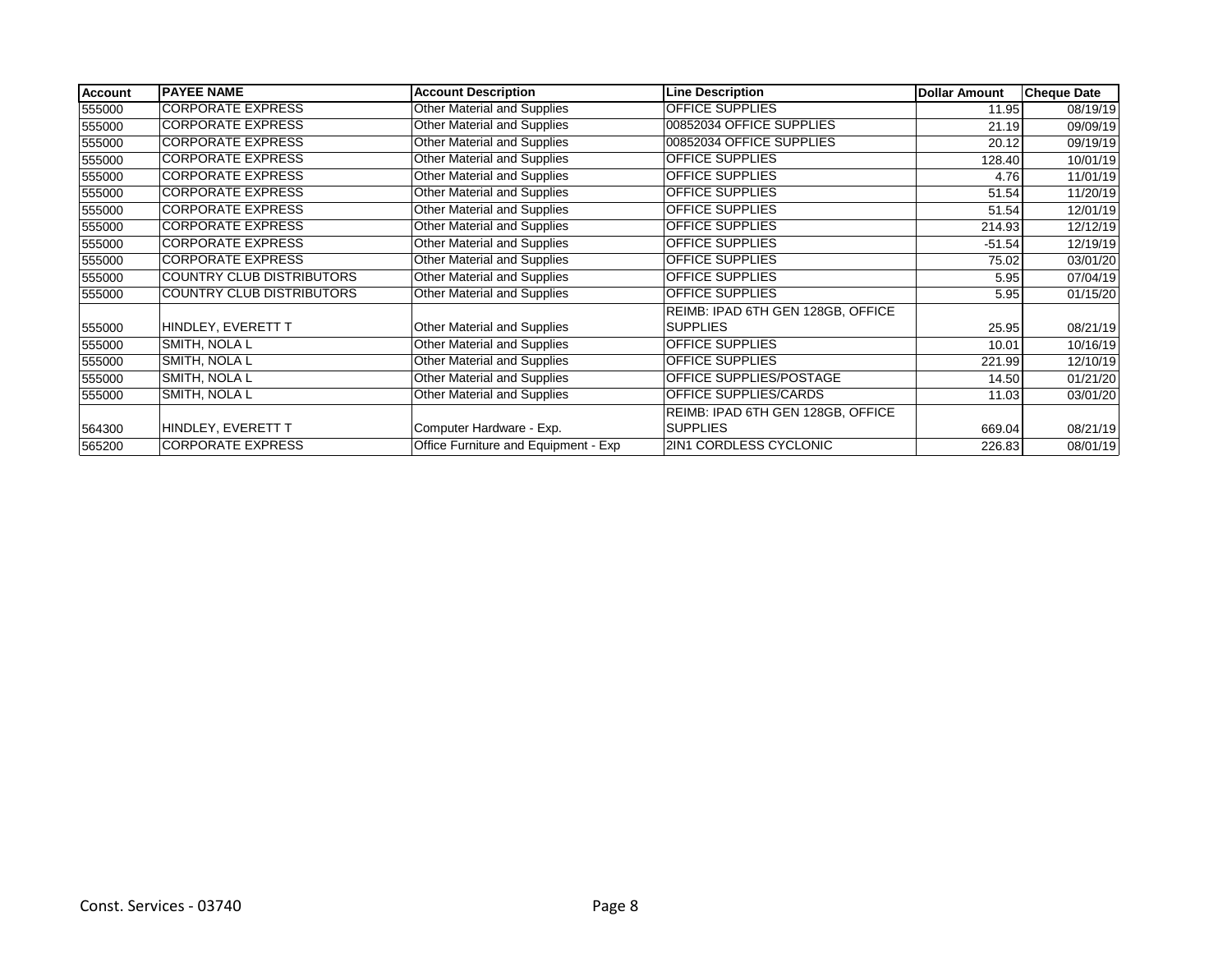# **LEGISLATIVE ASSEMBLY OF SASKATCHEWAN MEMBERS' ACCOUNTABILITY AND DISCLOSURE REPORT For the fiscal year ending March 31, 2020**

### **DIRECTIVE #6 - CONSTITUENCY ASSISTANT EXPENSES**

**2019-2020 TOTAL: \$56,999.25**

| <b>Account</b> | <b>Payee Name</b> | <b>Account Description</b>       | <b>Dollar Amount</b> | <b>Cheque Date</b> |  |
|----------------|-------------------|----------------------------------|----------------------|--------------------|--|
|                |                   |                                  |                      |                    |  |
| 513000         | SMITH, NOLA L     | Out-of-Scope Permanent           | 0.00                 | 04/03/19           |  |
| 513000         | SMITH, NOLA L     | Out-of-Scope Permanent           | 2,100.00             | 04/16/19           |  |
| 513000         | SMITH, NOLA L     | Out-of-Scope Permanent           | 2,100.00             | 05/01/19           |  |
| 513000         | SMITH, NOLA L     | Out-of-Scope Permanent           | 2,100.00             | 05/15/19           |  |
| 513000         | SMITH, NOLA L     | Out-of-Scope Permanent           | 1,890.00             | 05/29/19           |  |
| 513000         | SMITH, NOLA L     | Out-of-Scope Permanent           | 2,100.00             | 06/12/19           |  |
| 513000         | SMITH, NOLA L     | Out-of-Scope Permanent           | 2,100.00             | 06/26/19           |  |
| 513000         | SMITH, NOLA L     | Out-of-Scope Permanent           | 2,100.00             | 07/10/19           |  |
| 513000         | SMITH, NOLA L     | Out-of-Scope Permanent           | 2,100.00             | 07/24/19           |  |
| 513000         | SMITH, NOLA L     | Out-of-Scope Permanent           | 2,100.00             | 08/07/19           |  |
| 513000         | SMITH, NOLA L     | Out-of-Scope Permanent           | 2,200.00             | 08/21/19           |  |
| 513000         | SMITH, NOLA L     | Out-of-Scope Permanent           | 2,200.00             | 09/04/19           |  |
| 513000         | SMITH, NOLA L     | Out-of-Scope Permanent           | 2,200.00             | 09/18/19           |  |
| 513000         | SMITH, NOLA L     | Out-of-Scope Permanent           | 2,200.00             | 10/02/19           |  |
| 513000         | SMITH, NOLA L     | Out-of-Scope Permanent           | 2,200.00             | 10/16/19           |  |
| 513000         | SMITH, NOLA L     | Out-of-Scope Permanent           | 2,200.00             | 11/01/19           |  |
| 513000         | SMITH, NOLA L     | Out-of-Scope Permanent           | 2,200.00             | 11/13/19           |  |
| 513000         | SMITH, NOLA L     | Out-of-Scope Permanent           | 1,980.00             | 11/27/19           |  |
| 513000         | SMITH, NOLA L     | Out-of-Scope Permanent           | 2,117.50             | 12/11/19           |  |
| 513000         | SMITH, NOLA L     | Out-of-Scope Permanent           | 2,200.00             | 12/24/19           |  |
| 513000         | SMITH, NOLA L     | Out-of-Scope Permanent           | 2,200.00             | 01/08/20           |  |
| 513000         | SMITH, NOLA L     | Out-of-Scope Permanent           | 1,993.75             | 01/23/20           |  |
| 513000         | SMITH, NOLA L     | Out-of-Scope Permanent           | 2,103.75             | 02/05/20           |  |
| 513000         | SMITH, NOLA L     | Out-of-Scope Permanent           | 2,387.26             | 02/19/20           |  |
| 513000         | SMITH, NOLA L     | Out-of-Scope Permanent           | 2,200.00             | 03/04/20           |  |
| 513000         | SMITH, NOLA L     | Out-of-Scope Permanent           | 2,200.00             | 03/18/20           |  |
| 513000         | SMITH, NOLA L     | Out-of-Scope Permanent           | 2,200.00             | 04/01/20           |  |
| 513000         | SMITH, NOLA L     | Out-of-Scope Permanent           | 440.00               | 04/09/20           |  |
|                |                   | Change in Y/E Accrued Empl Leave |                      |                    |  |
| 519900         | None (Default)    | <b>Entitlements</b>              | $-146.74$            | 04/24/19           |  |
|                |                   | Change in Y/E Accrued Empl Leave |                      |                    |  |
| 519900         | None (Default)    | Entitlements                     | 1,033.73             | 04/14/20           |  |